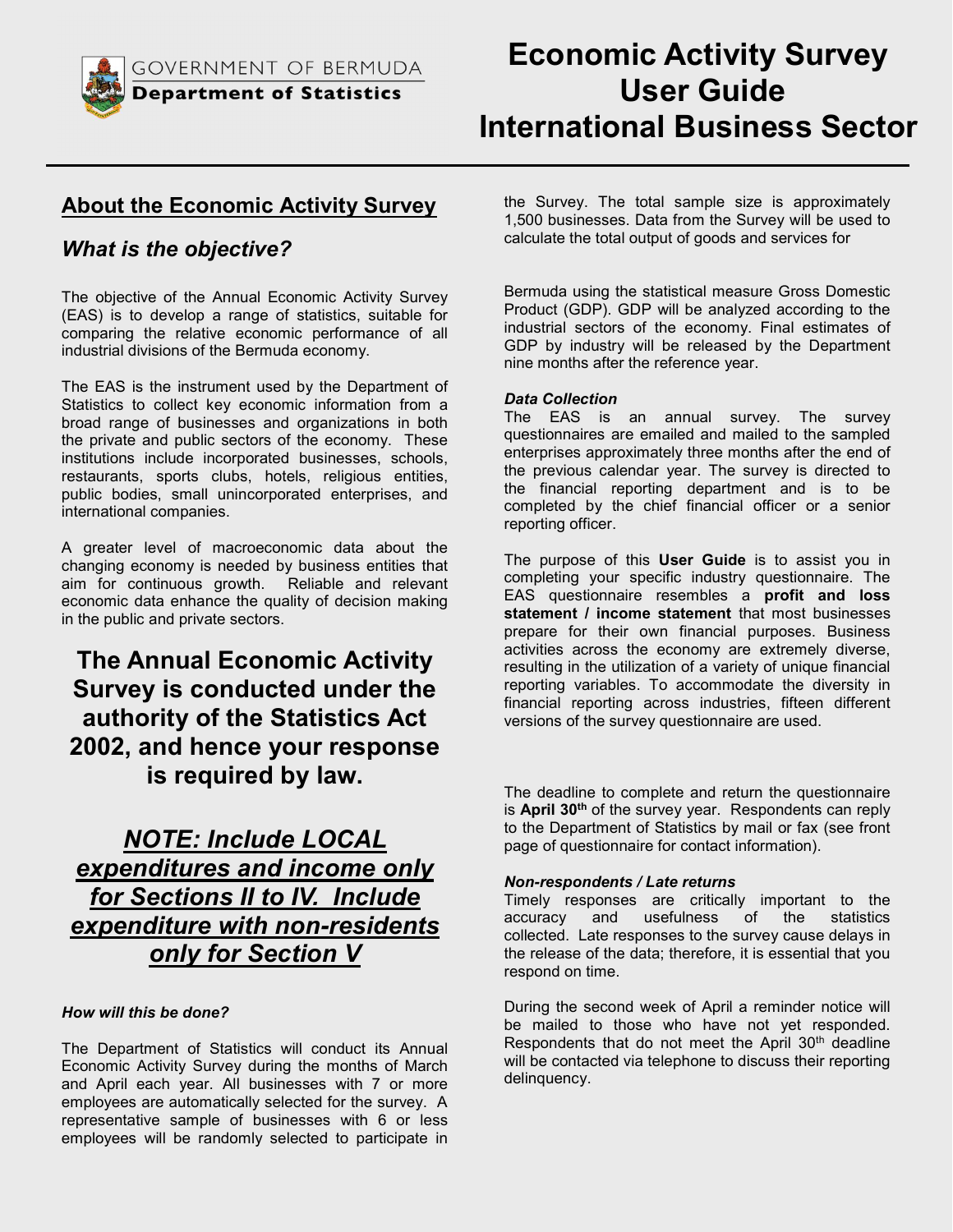# Frequently Asked Questions

### 1. What is the purpose of collecting this data?

The purpose of collecting this data is to determine the total value of all goods and services produced in the Bermuda economy, by its domestic resources. The aggregate is called Gross Domestic Product (GDP).

#### 2. Do other countries collect this type of information?

Yes, like most countries, we conduct this survey in accordance with the guidelines and methodologies as stipulated by the United Nations System of National Accounts.

#### 3. How was I selected for the Economic Activity Survey?

All firms with seven or more employees are automatically selected for the survey. If your firm has less than seven employees you were chosen from a computer-generated sample of businesses. Taking a sample is less costly than contacting every business in the country. Your firm represents many other businesses like your own.

#### 4. Is the data collected by the Economic Activity Survey kept confidential?

Section 7 of the Statistics Act 2002, protects the confidentiality of data collected under the authority of the Act. Questionnaires are only handled by employees of the Department of Statistics who are sworn to secrecy.

#### 5. Will the data collected be shared with other Government Departments?

In order to avoid duplication in collection, the sharing of data at the aggregate level with other Government Departments is permitted. Section 10 Subsection (2) of the Statistics Act 2002, however, prohibits the sharing of information which can be linked to a person, business or organization without the written consent of the person, business or organization.

#### 6. What is the penalty for not responding to the Survey?

Section 15 of the Statistics Act 2002, renders anyone who refuses or neglects to provide information as required to do so, guilty of an offence and liable on conviction by court a fine not exceeding \$1,000. If failure to provide the information is continued, a further offence is liable of \$1,000 each day until the information is provided.

#### 7. How can I get help to complete the questionnaire?

Call our office and ask to speak to one of our Statistical Officers at 297-7635, 297-7894, 297-7610, or e-mail us at eas@gov.bm.

#### 8. Is responding to the Economic Activity Survey mandatory?

Yes, the law requires your response. Section 11 of the Statistics Act 2002 requires persons, businesses and organizations to supply the required information in the form and manner indicated by the due date April 30<sup>th</sup>.

#### 9. Why do you need my information if I'm a very small business?

Taken together, small businesses have a significant impact on the economy. This sector of the economy has grown significantly in the last few years. Your business was randomly chosen from a sample of businesses. It represents businesses which have the same economic activity. As such, we need your participation.

#### 10. I am not in the profit making business. Why have I been sent a questionnaire?

Any institutional unit, whether it be a church, school, registered charity, professional club, or business, which engages in the exchange of goods and services contributes to the growth of the economy. When a transaction occurs, output in the economy is impacted in some way. Hence, your participation is required.

#### 11. The first page of the questionnaire asks for the principal business activity. Our company has three different types of businesses. What should be reported in this space?

In cases where there is more than one business activity, state the one which generates the most revenue for the business or if each type of business is a profit centre, submit a completed questionnaire for each type of business activity.

#### 12. What is a sample survey?

A sample survey is the process of gathering information about a large number of people/businesses/ organizations by interviewing a select group of them. The sample is selected to represent the total group. Not only does this reduce the cost of surveying everyone, but also lightens the burden on the group as well.

#### 13. Can businesses use their computer to report?

Yes! This year we are sending the surveys out via email which can then be completed and forwarded to us via return email.

14. Can business owners/financial officers visit the Department of Statistics or conduct an interview over the telephone to complete their survey? Yes! We have officers available to assist you with this process if it is needed.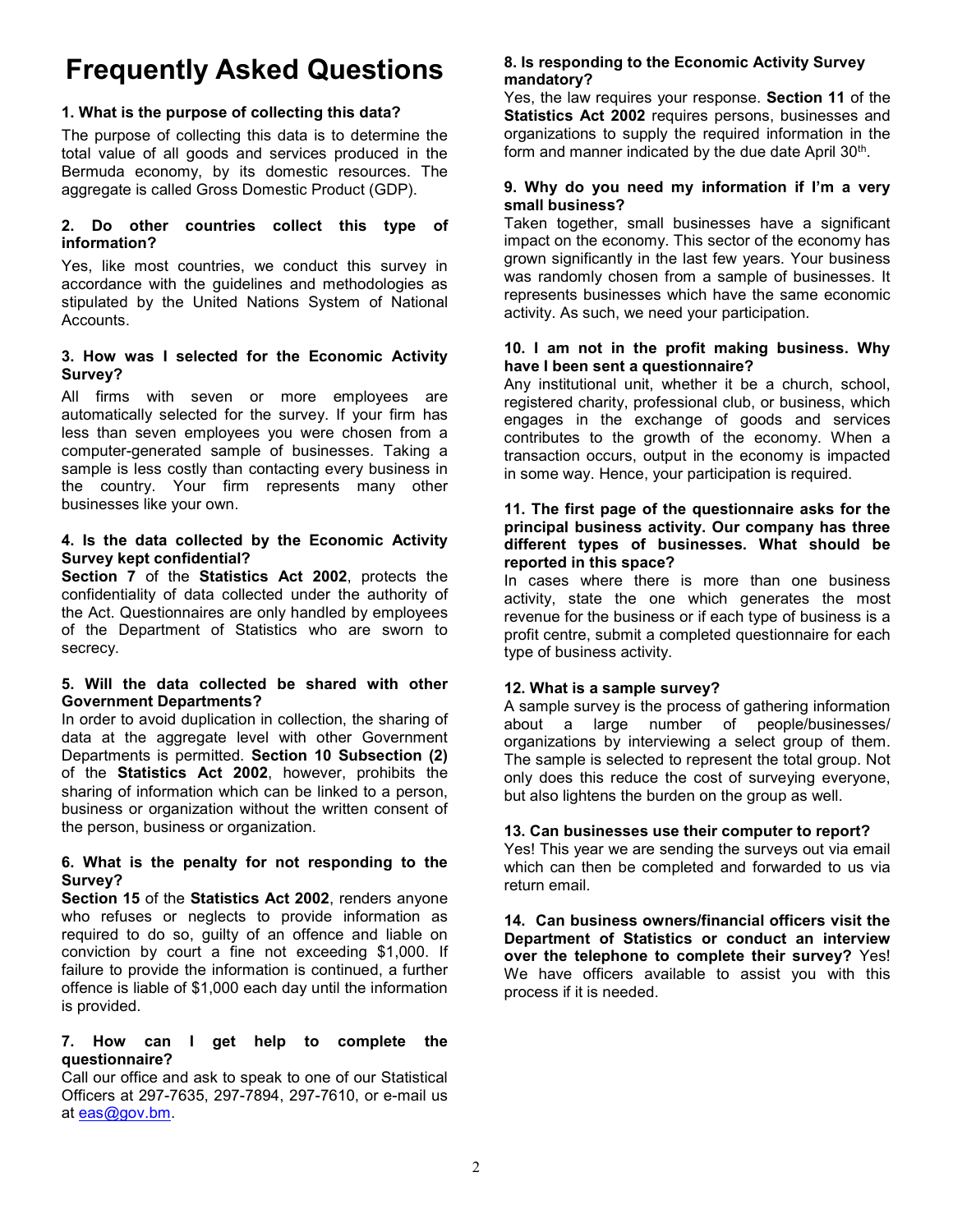## Item Definitions - Questionnaire Sections II - IV

## Section II – Sales and other receipts

#### P1182 Sales and other receipts in the domestic economy

Income from all domestic sources, including rental income.

#### D4001 Interest received

Interest received during the period from local businesses

#### P1610 Gross income from the rental/lease of buildings

Include the income from the rental of buildings or office space, gross of real estate fees and commissions paid or other deductions.

### Section III - Expenses

#### D1000 Wages, salaries and benefits

The gross amount paid to employees before any deductions. Include: employee insurance benefits, employee pension contributions, overtime payments, bonuses, severance pay, redundancy pay, death benefits, advisory board fees, commissions, cost of living allowances, director's fees, vacation and sick pay as well as the cost of meals, housing and any other benefits covered for employees. Entertainment expenses incurred for entertaining clients should be included in item P2840. Exclude wages and salaries paid to non-residents, i.e. overseas consultants.

#### D1001 Investment compensation

Include all remunerations paid to employees in the form of investments in your business or affiliated businesses. This would include stock purchase plans, stock option expenses, (actual share selling price less share stamp price).

#### D2910 Payroll tax

Include the employer's portion of payroll taxes only. Note: The employee's portion of payroll taxes is included in D1000.

#### D2990 Other taxes and licenses

Include all taxes and license payments to government. Include: motor vehicle license fees, company fees, land tax, property taxes, corporation taxes, BMA fees, city tax, health licensing fees, professional licenses, stamp duties, real estate licenses and other fees paid to government on behalf of business. Exclude: payroll tax (see D2910).

#### K1000 Depreciation and amortization

The decline in the value of fixed capital assets in the current period because of physical deterioration, normal obsolescence or normal accidental damage. Exclude:

Write-offs and amortization of goodwill. This is to be recorded at net book value. (The value should match the total depreciation reported in section IV of the survey)

#### D4009 Interest and land rents paid

Outflow of funds related to the cost of borrowing money. Income payable by the users of financial assets, land and sub-soil assets, to owners of such assets.

#### D7519 Donations

Monies paid out for scholarships, gifts and other charitable donations in Bermuda.

#### P2160 Cost of fuels used

Include: gasoline used in business vehicle, kerosene, gas oil, propane and other fuel oils, lubricating oils, etc. Also, include gas for: operations, motor vehicles, and appliances.

#### P2170 Cost of stationery and other office supplies

Consists of purchases plus opening stock less closing stock of stationery and other office supplies. Include custom duties.

#### P2180 Cost of professional supplies

Consists of purchases plus opening stock less closing stock of professional supplies

#### P2220 Electricity and water

Include: amount paid for reading of meters and standing charges. **Exclude:** bottled drinking water.

#### P2240 Minor building maintenance and repair

Include: repair and painting of roofs, exterior walls, foundation, flooring, ceiling, partitions, doors, windows, plaster, structural ironworks, screens, window shades, Venetian blinds, plumbing, heating and air conditioning within or a part of the building, electric wiring, and light fixtures. Also include landscaping and grounds maintenance.

#### P2300 Maintenance and repair of motor vehicles

Include: the amount paid to mechanics and petrol service stations for labor and materials.

#### P2413 Local transport

Monies spent in the local economy for the movement of human or material resources, to or from the company. Include: local freight charges incurred by local couriers and truckers, taxi costs used to transport visiting business professionals, and container rental storage. Include: Garbage disposal.

#### P2420 Telephone and other communications

Include: telephone, cellular phone charges, fax, telex, Internet and radio & television transmission charges.

#### P2430 Postal and Courier Services

Include: the cost of courier, postage messenger services, and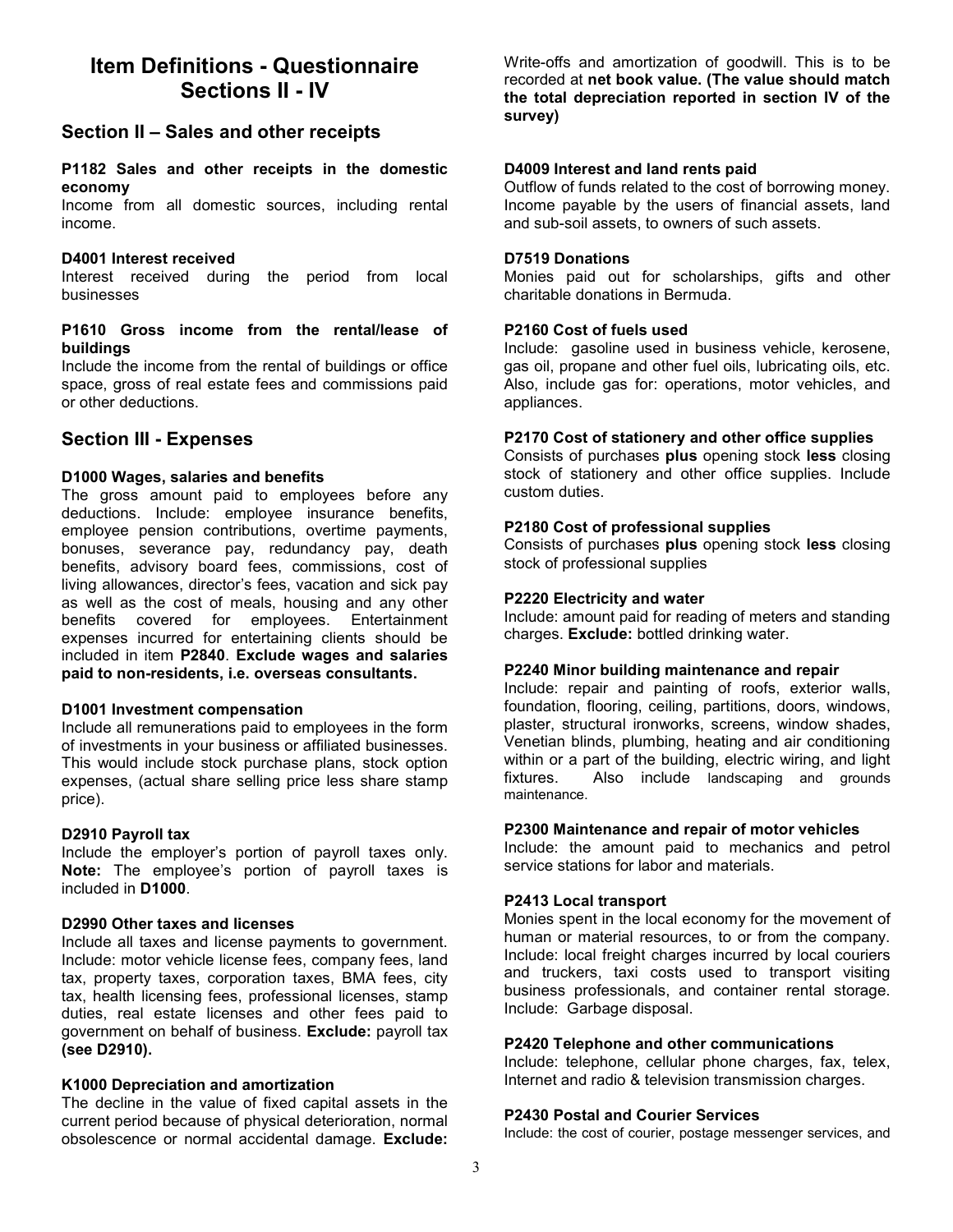post office box rentals.

#### P2510 Bank charges

Include: checkbook charges, credit card commissions, draft charges, foreign exchange commissions, monthly service charges, and wire transfer charges. NOTE: Interest paid on loan amounts is included in D4009.

#### P2520 Insurance

Premiums paid for motor vehicle, property, marine, casualty, liability, theft, building insurance, directors and officers insurance and key man insurance, etc for business operations only. Exclude: health and social insurance. NOTE: Employee insurance expenses are to be included in D1000.

#### P2610 Rental/lease of buildings

The amount paid for the rental/lease of real estate, buildings, office space and meeting rooms. Include mooring rents.

#### P2630 Rental/lease of machinery and equipment

Include: the rental or leasing of furniture, computers, or other forms of equipment. Exclude lease purchase agreements and deferred payment plans on the purchase of equipment.

#### P2700 Computer services and maintenance of office equipment

The amount paid for computer maintenance and repair, consultancy, computer site preparation, data processing, and database production. Include: repair and maintenance of calculating machines, accounting machines, digital and analog computers, associate electronic data processing equipment and accessories, etc. Exclude: computer software and hardware purchases (see Item P5120 Computer Software and P5118 ICT equipment ).

#### P2810 Professional services

Include: legal, accounting, audit, management advisory fees, management fees, corporate and administrative, tax service professional fees, trust fees, temporary staff hired through employment agency, outsourcing of inventory counting, payroll processing fees, relocation services/assistance, and franchise fees etc. Exclude: exclude payment of professional services to overseas firms and non-resident individuals.

#### P2820 Advertising and promotion

Include: all marketing costs, media costs, program costs, poster costs, radio advertisements, Internet advertisements, television commercials, yellow page advertisements, and client entertainment expenses.

#### P2830 Travel Expenses

Include: airline tickets purchased from local vendors for business purposes only.

#### P2840 Entertainment Expenses

Include: entertainment for staff e.g. Office parties and

staff lunch/dinner.

#### P2900 Other expenses

Enter all other current items of expenditure including subscriptions, expenses for security, recruitment costs (Exclude: services of recruiting agencies – P2810, and recruiting advertisements – P2820), training costs, work permits, staff training, building cleaning and other services not elsewhere specified. Exclude: bad debts, extraordinary items and other non-current items of expenditure. Please specify what all amounts refer to.

## Section IV - Additional Information

#### P5114 Buildings and other Structures

Record the value of the stock of buildings, other structures and land improvements at the beginning of the year. This stock includes the costs of site clearance and preparation, erection of public monuments, harbours, the laying of pipelines and cables, communication and power lines and the construction for sport and recreation. Under acquisitions, record any new purchases, assets acquired through barter, received as capital transfers in kind, or produced on own account that are not yet completed or fully mature. Include the value of the value of extensions and major renovations to existing buildings. Disposals include any assets sold, surrendered as capital transfers, scrapped or demolished.

#### P5116 Machinery, equipment and other fixed assets

Record the value of the stock of all machinery equipment and fixed assets at the beginning of the year, including new or second-hand machinery and equipment, transport equipment, furniture and furnishings, and other durable goods. Under acquisitions, record any new purchases, assets acquired through barter, received as capital transfers in kind, or produced on own account that are not yet completed or fully mature. Disposals include any assets sold, surrendered as capital transfers, scrapped or demolished.

#### P5118 Information & communication technology equipment

Record the market value of all information & communication technology equipment at the beginning of the year This stock includes typewriters, calculating machines, computers, automatic data processing machines, other office machines including parts and accessories, photocopiers, insulated wire and cables, optical fiber cables, electrical capacitors, electrical resistors, printed circuits, semiconductor devices, electronic circuits, telecommunications apparatus, transmission apparatus, reception apparatus for radio and television, sound recorders and reproducers, radar apparatus and measuring and checking equipment. Under acquisitions, record any new purchases, assets acquired through barter, received as capital transfers in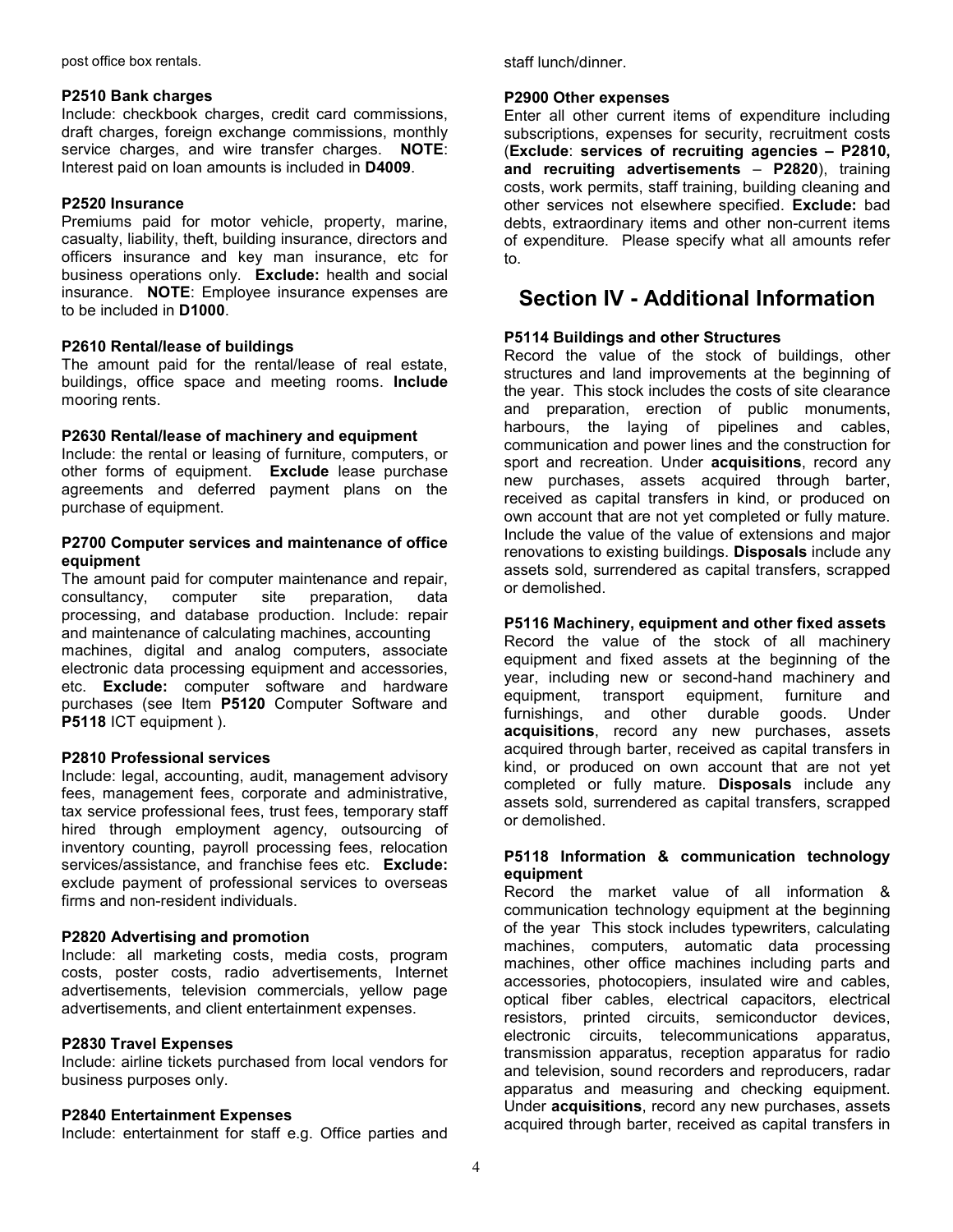kind, or produced on own account that are not yet completed or fully mature. Disposals include any assets sold, surrendered as capital transfers, scrapped or demolished.

#### P5119 Research & development expenditures

The value of research and development should be determined in terms of the economic benefit it is expected to provide in the future. Record the value of this future economic benefit as the opening stock balance at the beginning of the year. Research and development, by convention, can be valued as the sum of the costs to produce it since the value may not be observed directly. Under acquisitions, include expenditure on work undertaken on a systematic basis to increase the stock of knowledge, and use of this stock of knowledge for the purpose of discovering or developing new products (goods and services), including improved versions or qualities of existing products, or discovering or developing new or more efficient processes of production.

#### P5120 Computer software and Databases

Record the value of computer software and databases at the beginning of the year, if these items are expected to be used in production for more than one year. Database values consist of files of data organized in such a way as to permit resource-effective access and use of the data. The development of software and databases can be valued at the sum of the costs to produce those items. Under acquisitions, record any purchases of packaged software and database management systems, any additions to the value of own-account produced software and databases and the purchase of customized software. Disposals include any software or databases sold and should be valued at their market prices. Exclude: computer maintenance and repair (see Item P2700), rental and leasing of computer equipment (see Item P2630).

#### P5121 – Other intellectual property products

Other intellectual property products include any such products that constitute fixed assets but are not already captured in P5119 – Research and development and P5120 – Computer software and databases. These assets can include mineral exploration and evaluation; entertainment, literary and artistic originals; and other intellectual property products not specified above. Entertainment, literary and artistic originals consist of the original films, sound recordings, manuscripts, tapes, models, etc on which drama performances, radio and television programming, musical performances, sporting events, literary and artistic output etc, are recorded or embodied.

#### P5122 – Non-Produced (non-financial) assets

These assets included natural resources such as land, mineral and energy resources, water resources, noncultivated biological resources, contracts, leases and licences, goodwill and marketing assets. Please note

that the value of land excludes any buildings or other structures situated on it or running through it. It also excludes any cultivated crops or trees. Contracts leases and licences are treated as assets only if the terms of the contract, lease or licence specify a price for the use of an asset or provision of a service that differs from the price that would prevail in the absence of the contract, lease or licence. Additionally one party to the contract must be able legally and practically to realize the price difference. The category of contracts, leases and licences can include marketable operating leases, permits to use natural resources, permits to undertake specific activities and entitlement to future good and services on an exclusive basis. **Goodwill** reflects the value of corporate structures and the value to the business of an assembled workforce and management, corporate culture, distribution networks and customer base. Marketing assets consist of items such as brand names, mastheads, trademarks, logos and domain names.

#### P5200 Change in inventories

Total value of all inventories at the end of the year minus the value at the beginning of the year, including the value of work-in-progress and materials and supplies held in stock.

#### P5211 Closing inventory of produce and livestock (agriculture only)

Value of produce held in stock as well as livestock for slaughter at the end of the accounting year, allowing for stock losses due to wastage, theft or accidental damage.

#### P5219 Opening inventory of produce and livestock (agriculture only)

Value of produce held in stock as well as livestock for slaughter at the beginning of the accounting year.

#### P5221 Closing inventory of work-in-progress & finished goods (manufacturing only)

Value of work-in-progress and finished goods held in stock at the end of the accounting year, allowing for stock losses due to wastage, theft or damage

#### P5229 Opening inventory of work-in-progress & finished goods (manufacturing only)

Value of work-in-progress and finished goods held in stock at the beginning of the accounting year,

#### P5231 Closing inventory of goods for resale (retail & wholesale only)

Value of goods for resale held in stock at the end of the accounting year, allowing for stock losses due to wastage, theft or accidental damage.

#### P5239 Opening inventory of goods for resale (retail & wholesale only)

Value of stocks of goods for resale at the beginning of the accounting year,

.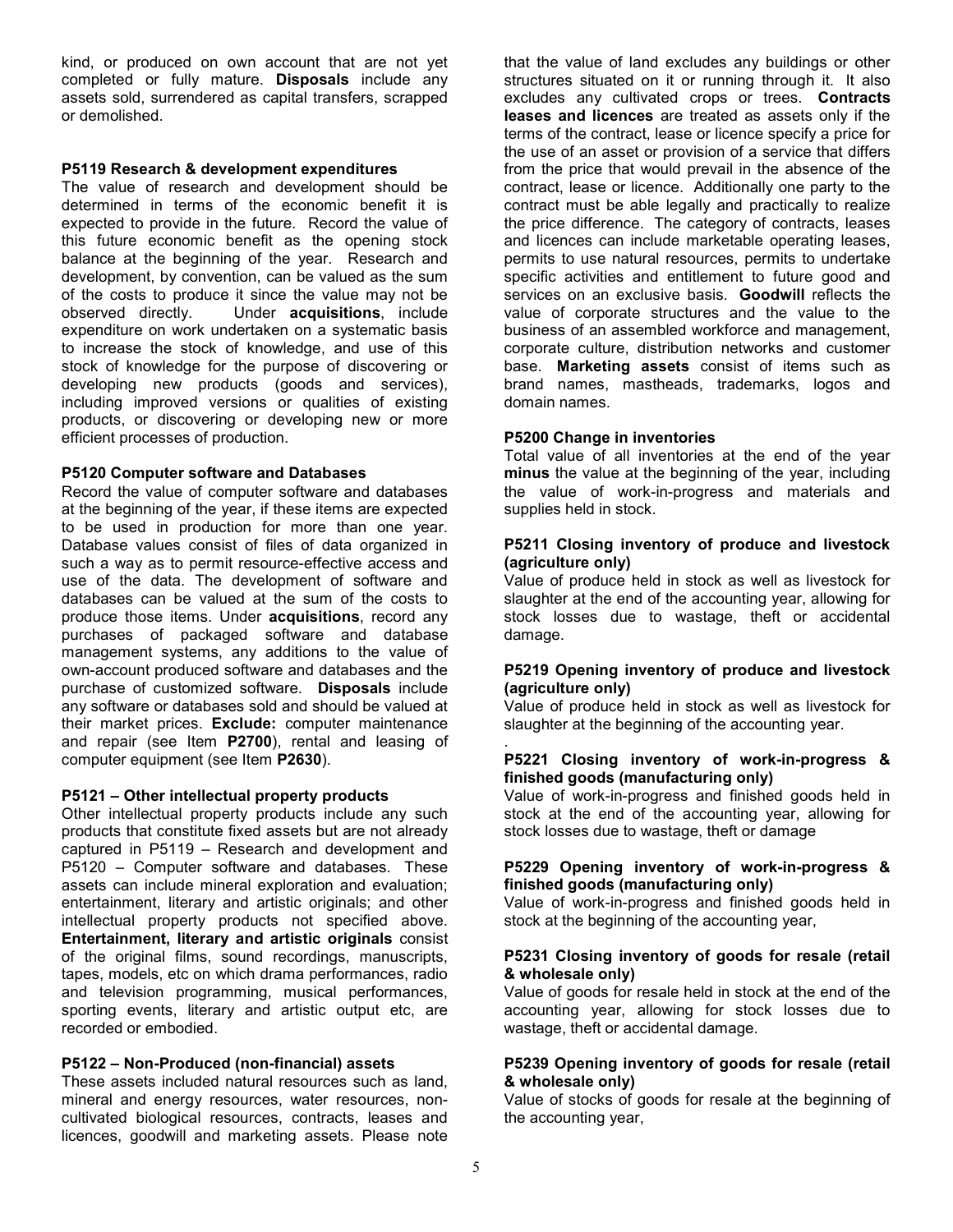#### P5300 Acquisition of Valuables

Include: precious metals and stones, antiques, jewelry fashioned out of such stones and metals, and other art objects.

## Consolidations

The Department of Statistics would be happy to provide extra questionnaires if there are other companies operating as independent cost centers.

## Exclusions from questionnaire

Dividends paid, provisions for loan loss, amortization of goodwill, write-offs, extraordinary items.

## Balance Of Payments - Questionnaire Section V

## Definitions:

A non-resident is an individual/enterprise that lives/operates or intends to operate outside of Bermuda for one year or more (even if they are Bermudian nationals/owned). This category also includes non-Bermudians who live/work in Bermuda for less than 1 year.

## Conversion to Bermuda Dollars:

All values should be reported in Bermuda dollars. Foreign currencies should be converted to Bermuda dollars at the midpoint of the buy and sell rates applicable on the date of the transaction.

## Payments to non-residents

## B2111D Dividends paid to non-residents

Dividends paid to non-resident investors (direct or otherwise) on equity investments in your company.

#### B2222D Interest paid on debt liabilities to nonresidents

Interest paid to non-residents on direct, portfolio, and other investments including interest payments on loans.

A7100D Payments for financial services (including brokerage) Financial services cover financial intermediary and auxiliary services, except insurance and pension fund services. These services include those usually provided by banks and other financial corporations. They include deposit taking and lending, letters of credit, credit card services, commissions and charges related to financial leasing, factoring, underwriting, and clearing of payments. Also included are financial advisory services, custody of financial assets or bullion, financial asset management, monitoring services, liquidity provision services, risk assumption services other than insurance, merger and

acquisition services, credit rating services, stock exchange services, and trust services.

#### A1021D Payments to non-residents for management, legal, accounting services, etc. Management and consultancy fees

Include all payments by your company to non-residents for management consultancy and market research services.

### Legal services

Include all payments by your company to non-residents for legal services rendered.

### Accounting services

Include all payments by your company to non-residents for accounting and auditing services provided. Multinational accounting and auditing firms in Bermuda are treated as residents and payments to them should not be included.

#### A1022D Payments to non-residents for advertising and marketing

Payments by your company for advertising services including advice, creative services, production of advertising material, media planning and buying. It also includes the creation and realization of advertising campaigns along with conducting marketing campaigns and other advertising services aimed at attracting and retaining customers.

#### A9200D Payments to non-residents for computer, information, and telecommunication services Computer services

Include all payments to non-residents by your company for software development, data processing, hardware consultancy and maintenance services.

## Information services

Payments by your company to non-residents for any information services eg. publications, database, news agency etc.

## Telecommunication services

Include payments to non-resident companies for telecommunication services. The international communications companies located in Bermuda are treated as residents and payments to them should not be included.

#### A6100D Payments to non-residents for insurance premiums

Any payments paid to non-residents for insurance premiums (including annuity premums).

C2240D Claims paid to non-residents for insurance/reinsurance Include all claims paid by your company to non-residents on all non-life insurance/reinsurance coverage. This will also include claims paid for term life insurance coverage.

## A3400D Payments for transportation services including courier and postal services

Include payments to non-residents for the transportation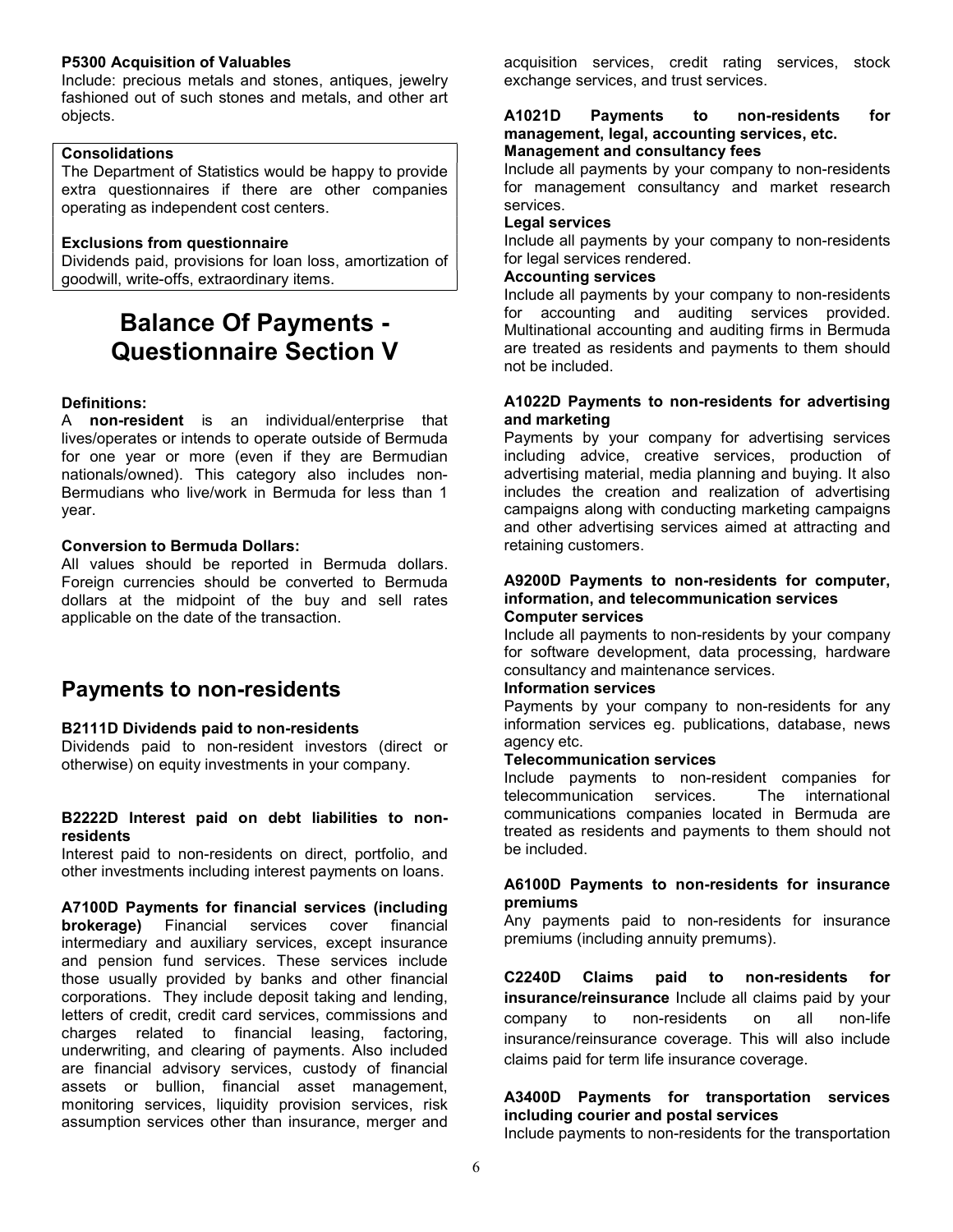of physical or human materials, and payments to nonresidents for the cost of courier services, postage messenger services and post office box rentals.

#### A4120D Expenses related to training, conferences, and other travel overseas

Expenditure overseas on attending training sessions and conferences (seminars, courses, etc.) and other events related to the operation of your business. Exclude airfares and vehicle rentals.

## A8000D Franchise fees, royalties, copyrights and patents paid to non-residents

#### Franchise fees

Include payments to non-residents for authorization to operate under franchise agreements.

#### Royalties, copyrights, and patents

Payments to non-residents for authorized use of patents, copyrights, trademarks and industrial processes.

#### A1035D Payment to non-residents for other services not listed above

Include payments to non-residents for the rental of land, buildings, offices, and equipment (exclude vehicles rented for business travel) and payments for all other operating expenses and services not included elsewhere.

A1000D Payments for goods purchased under merchanting Payments made by your local Bermuda entity for the purchase of goods from a non-resident, with the same goods being sold to another non-resident without the goods being present in Bermuda. Merchanting occurs for transactions involving goods where physical possession of the goods by the owner is unnecessary for the process to occur.

#### C2227D Membership fees and donations to nonresident organizations

Include payments to non-residents by your company for membership to regional and international industry associations or other business groups. Donations include all donations made to non-residents by your company.

343421NAF Funds provided to non-resident subsidiaries and affiliates for operating expenses Any other payments to subsidiaries and affiliates for operating expenses, that are not elsewhere specified.

## Receipts from non-residents

#### B2111C Dividends received from non-residents

Dividends earned on equity investments in non-resident companies.

#### B2222C Interest received from non-residents on debt liabilities

Interest received on debt securities issued by nonresident debtors, including interest received from parents, affiliated and non-affiliated debtors.

#### A1021C Receipts from non-residents for management, legal, accounting services, etc. Management and consultancy fees

Receipts from non-residents for management consultancy and market research services.

#### Legal services

Receipts from non-residents for legal services rendered.

#### Accounting services

Receipts from non-residents for accounting and auditing services provided. Multinational accounting and auditing firms in Bermuda are treated as residents and receipts from them should not be included.

#### A1022C Receipts from non-residents for advertising and marketing

Receipts from non-residents for advertising services including advice, creative services, production of advertising material, media planning and buying. It also includes the creation and realization of advertising campaigns along with conducting marketing campaigns and other advertising services aimed at attracting and retaining customers.

#### A9200C Receipts from non-residents for computer, information, and telecommunication services Computer services

Include all receipts from non-residents for software development, data processing, hardware consultancy and maintenance services.

#### Information services

Receipts from non-residents for any information services eg. publications, database, news agency etc.

#### Telecommunication services

Receipts from non-residents for the provision of telecommunication services.

#### A6100C Receipts from non-residents for insurance premiums

Include all premiums received by your company from non-residents for all non-life insurance coverage. (Premiums received for term life insurance coverage should be included here).

C2240C Insurance/reinsurance claims received from non-resident insurance companies Include all claims received from non-resident insurance companies.

#### A8000C Receipts from non-residents for franchise fees, royalties, copyrights and patents Franchise fees

Include receipts from non-residents for authorization to operate under franchise agreements.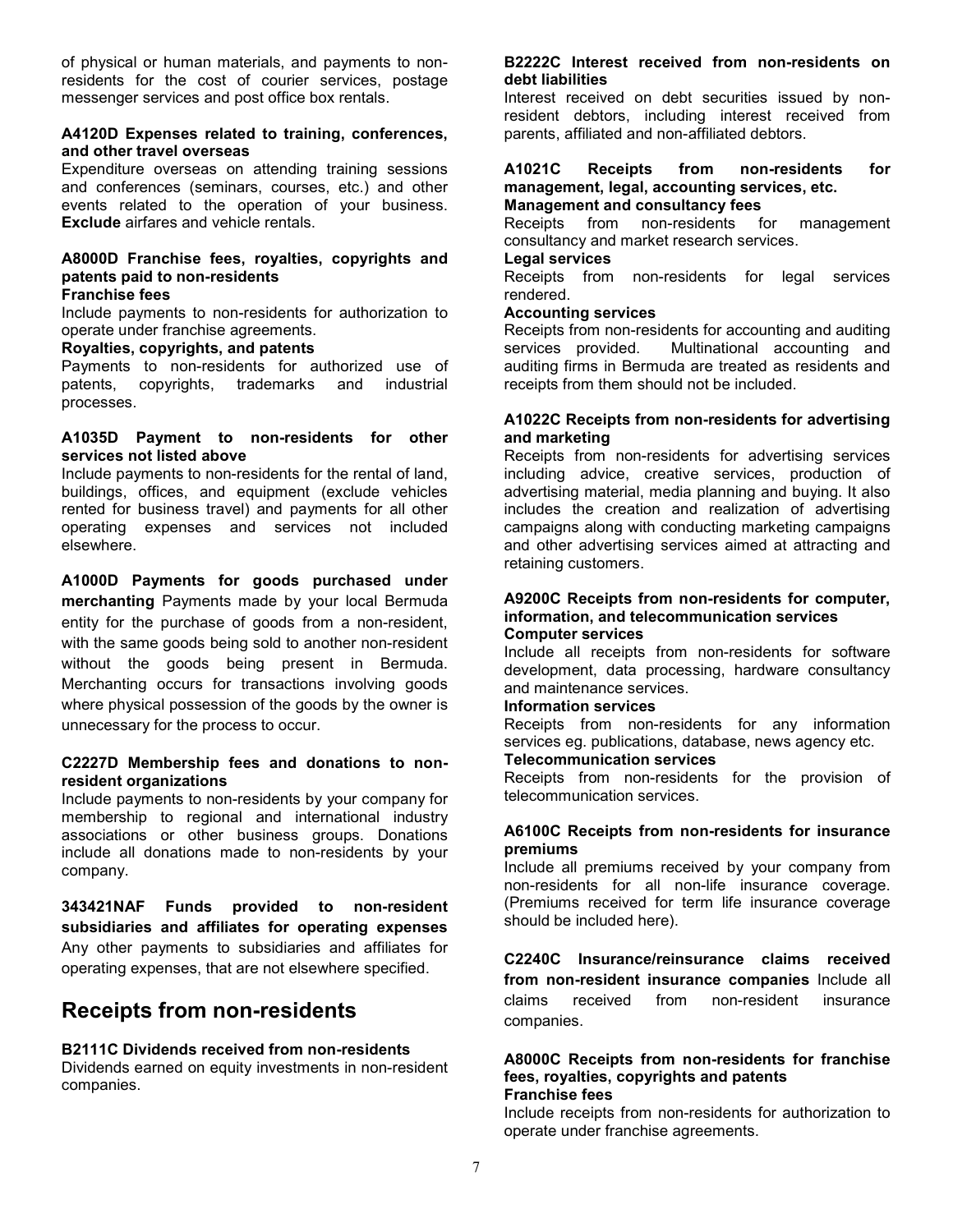#### Royalties, copyrights, and patents

Receipts from non-residents for authorized use of patents, copyrights, trademarks and industrial processes.

#### A1035C Receipts from non-residents for other services not listed above

Include receipts from non-residents for the rental of land, buildings, offices, and equipment (exclude vehicles rented for business travel) and receipts for all other miscellaneous business services.

A1000C Receipts from non-residents for goods sold under merchanting Receipts from the sale of goods by your local Bermuda entity to a non-resident, with the same goods being previously purchased from another non-resident without the goods being present in Bermuda. Merchanting occurs for transactions involving goods where physical possession of the goods by the owner is unnecessary for the process to occur.

#### C2227C Donations received from non-residents

Include all donations received by your company from non-residents (in cash, in kind and services).

343421NIL Funds received from non-resident parents/affiliates for operating expenses Any other receipts from parents/affiliates to cover operating expenses that are not elsewhere specified.

## Assets with non-residents-These items

pertain to the end of year balance sheet values.

31111NAF Equity investment with ≥ 10% ownership made in non-resident companies report the market value of equity investments in non-resident companies where your company owns 10% or more of the voting power.

32142NAF Equity investment with < 10% ownership made in non-resident companies report the market value of equity investments in non-resident companies where your company owns less than 10% of the voting power.

#### 322412NAF Investment in debt securities issued by non-resident companies

Report the market value of debt securities issued by non-residents that are held by your company. Examples of debt securities include bonds, certificates of deposit, commercial paper, money market instruments and debentures. Include both long term and short term debt securities issued by parents, affiliates and non-affiliated debtors.

#### 342421NAF Deposits in non-resident financial institutions

Report the level of foreign currency and other deposits of your company held with non-resident financial institutions.

343421NAF Loans to non-residents Report the value of any outstanding loans issued to non-residents by your company. Include both long term and short term loans outstanding from parents, affiliates and nonaffiliated debtors.

#### 346421NAF Accounts receivable from non-residents

Report the value of any accounts receivable from nonresidents owed to your company, such as trade credit and advances.

#### 346421NAF Other claims on non-residents

Other assets held by your company from non-residents that are not elsewhere specified.

## Liabilities with non-residents-These

items pertain to the end of year balance sheet values.

31111NIL Equity investment with ≥ 10% ownership made by non-residents in your company report the market value of equity investments held by non-resident investors in your company where ownership is 10% or more of the voting power.

32142NIL Equity investment with < 10% ownership made by non-residents in your company report the market value of equity investments held by non-resident investors in your company where ownership is less than 10% of the voting power.

#### 322412NIL Debt securities issued by your company and held by non-residents

Report the market value of debt securities issued by your company and held by non-residents. Examples of debt securities include bonds, certificates of deposit, commercial paper, money market instruments and debentures. Include both long term and short term debt securities issued to parents, affiliates and non-affiliated creditors.

343421NIL Loans from non-residents Report the value of any outstanding loans owed by your company to non-residents. Include both long term and short term loans outstanding to parents, affiliates and non-affiliated creditors.

#### 346421NIL Accounts payable to non-residents

Report the value of any accounts payable to nonresidents, such as trade credit and advances.

#### 346421NIL Other liabilities to non-residents

Other liabilities owed by your company to non-residents that are not elsewhere specified.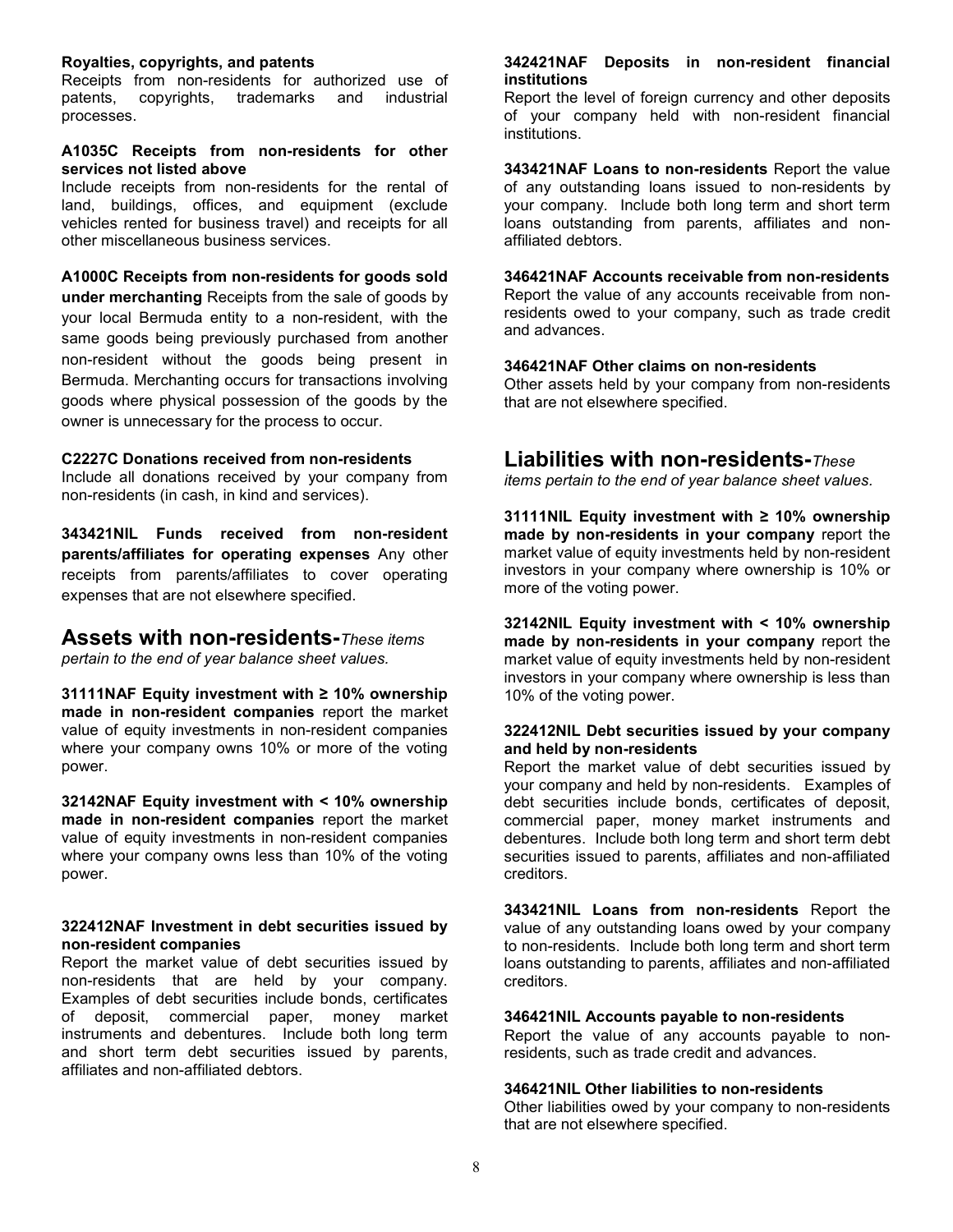## ICT Indicators - Questionnaire Section VI

(Follow up questions may appear when Yes/No features are selected)

Q1. A computer may include: a personal computer, laptop,ultra book, minicomputer or a mainframe system.

Q2. Include all employed persons, not only those working in clerical jobs. Refer to the actual use of a computer rather than simply access to a computer.

Q3. Include all Smartphones and tablets no matter what brand name or operation system they use.

Q4A. Internet refers to Internet Protocol (IP) based networks: www, extranet over the Internet, EDI (Electronic Data Interchange) over the Internet, Internet accessed by mobile phones, and Internet e-mail.

Q4B. Internet Connectivity refers to the connection type that you use to access the internet, not the internet speed. **Narrow Band** refers to dialup internet connection methods. Fixed Broadband refers to connection through "high-speed" networks, such as those provided by BTC (DSL) and Cable vision. Mobile Broadband refers to a connection using cellular based networks.

Q5. Include all employed persons, not only those working in clerical jobs. Refer to the actual use of the Internet rather than just access to the Internet.

Q6. An Internal network uses the same protocol as the Internet and allows communication within an organization. It is typically set up behind a firewall to control access.

Q7. An **Extranet** is an internal network that is partially accessible to the outside world by users who are authorized by users inside the network.

Q8. Web presence includes your own web site/home page as well as a presence on a third party's site (including a related entity) where your business has substantial control over the content of the site/page. Include: web site, home page, social media accounts, cloud based services or presence on another entity's web site where your business has control over the content of the page. Exclude: Inclusion in an on-line directory and any other Web pages where your business does not have control over the content of the page.

Q9. Involves the purchasing or procurement via web sites, specialized Internet marketplaces, extranets, EDI (Electronic Data Interchange) over the Internet, Internet-enabled mobile phones, and email. Include:

orders placed via the Internet whether or not payment was made on-line. **Exclude:** orders which were cancelled or not completed.

Q10. Involves the receiving of orders via web sites, specialized Internet marketplaces, extranets, EDI (Electronic Data Interchange) over the Internet, Internet-enabled mobile phones, and email. Include: orders received on behalf of other organizations and orders received by other organizations on behalf of your organization. Also, include orders placed via the Internet whether or not payment was made on-line. **Exclude:** orders which were cancelled or not completed.

Q11. Identify the various uses your business has for the internet, by selecting any of the applicable answers. This includes employed persons that use a computer throughout the regular day to day operation.

Q12A. Include all services outsourced locally and overseas.

Q12B. Specify which country the services were outsourced to.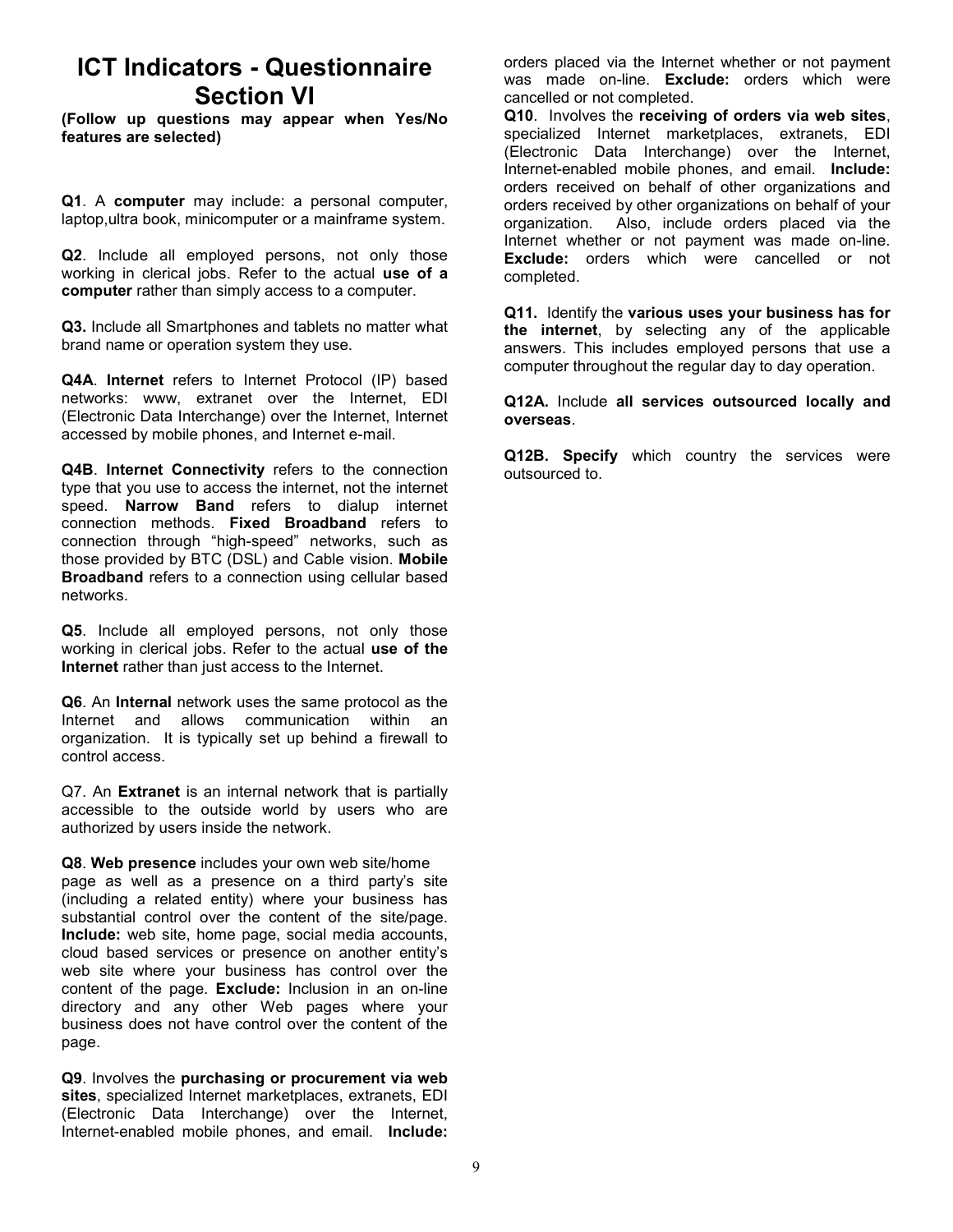# Index

## Item

| Advertising expense                                                 | P2820             | F.           |
|---------------------------------------------------------------------|-------------------|--------------|
| Advisory board fees                                                 | D <sub>1000</sub> | F            |
| <b>Agency Fees</b>                                                  | P2810             | F            |
| <b>AGM Expenses</b>                                                 | P <sub>2900</sub> | F            |
| Airline tickets, purchased locally                                  | P2830             | F            |
| Audit services expenses                                             | P2510             | F            |
| <b>Bank Card</b>                                                    | P2510             | F            |
|                                                                     | P2510             | G            |
| Bank service charges<br>Brokerage commissions                       | P2810             | G            |
| <b>Bottled water</b>                                                | P2900             | $\mathsf{H}$ |
|                                                                     | P2900             | $\mathsf{H}$ |
| <b>Building cleaning expenses</b><br><b>Building lease expenses</b> | P2610             | $\mathsf{H}$ |
|                                                                     | P2900             | Н            |
| <b>Building maintenance</b>                                         |                   | G            |
| <b>Building rent expenses</b>                                       | P <sub>2610</sub> | In           |
| Business travel, local                                              | P2413             | In           |
| <b>Call Center</b>                                                  | P2810             | In           |
| Cellular phone charges                                              | P2420             | In           |
| <b>Church Equipment</b>                                             | P2170             | In           |
| City taxes                                                          | D2990             | In           |
| Cleaning services, building                                         | P2900             | In           |
| Commissions - employee compensation                                 | D <sub>1000</sub> | J;           |
| Company fees                                                        | D <sub>2990</sub> | Κ            |
| Computer consulting services expenses                               | P2700             | L            |
| Computer maintenance & repair expenses                              | P2700             | L            |
| Computer rental/leasing expenses                                    | P2630             | L            |
| Computer software                                                   | P5120             |              |
| Computer software, customize                                        | P5120             | L            |
| Computer software, off-the shelf                                    | P5120             | Ļ(           |
| Computer software, own-account                                      | P5120             | Ļ(           |
| <b>Concert Expenses</b>                                             | P2900             | Ļ(           |
| Conference fees                                                     | P2900             | M<br>M       |
| Corporate consulting services expenses                              | P <sub>2810</sub> |              |
| Corporation taxes                                                   | D <sub>2990</sub> | M            |
| <b>Cost of Goods Sold</b>                                           | $\star$           | M            |
| Cost of living allowances                                           | D <sub>1000</sub> | M            |
| Courier cost, local                                                 | P2430             | M            |
| <b>Custodial services</b>                                           | P2900             | M            |
| <b>Custody Expense</b>                                              | P2520             | M            |
| Data Storage, Electronic                                            | P2700             | M            |
| Data Storage, Hard Copy                                             | P2412             | M            |
| Death benefits                                                      | D1000             | O            |
| Demurrage                                                           | P2412             | O            |
| Depreciation                                                        | K1000             | O            |
| Director's fees                                                     | D1000             | O            |
| Donations paid                                                      | D7519             | O            |
| Dues                                                                | P2900             | O            |
| Durable goods, acquisitions & disposals                             | P5116             | O            |
| <b>Electricity expenses</b>                                         | P2220             | P            |
| Employee benefits                                                   | D1000             | Ρ            |
| Employee insurance benefits                                         | D1000             | P            |
| Employee pension contributions                                      | D1000             | Р            |
| Entertainment expenses, client                                      | P2840             | P            |

| Equipment, acquisitions                               | P5116             |
|-------------------------------------------------------|-------------------|
| Equipment, disposals                                  | P5116             |
| <b>Exhibit Expenses</b>                               | P2900             |
| <b>Fax services</b>                                   | P2420             |
| Fixed assets, deterioration                           | K1000             |
| <b>Flowers</b>                                        | P2170             |
| Foreign Exchange Gain/Loss                            | Exclude           |
| Freight charges, local                                | P2413             |
| Fuel purchases                                        | P2160             |
| Furniture rental expenses                             | P2630             |
| Gasoline purchases                                    | P2160             |
| Gifts paid                                            | D7519             |
| Health licensing fees                                 | D2990             |
| Hedging                                               | Exclude           |
| <b>Help Desk Fees</b>                                 | P2810             |
| Housing, cost of, employer's portion                  | D <sub>1000</sub> |
| Gross income from the rental/lease of buildings P1610 |                   |
| <b>Immigration Fees</b>                               | D2990             |
| Insurance premiums, property                          | P2520             |
| Interest received                                     | D4001             |
| Interest paid                                         | D4009             |
| Internet advertisements                               | P2820             |
| Internet charges                                      | P2420             |
| Investment compensation                               | D1001             |
| Janitorial services                                   | P2900             |
| Kerosene purchase                                     | P2160             |
| Land rent paid                                        | D4009             |
| Landscaping, grounds maintenance                      | P2240             |
| Land taxes                                            | D <sub>2990</sub> |
| Laundry                                               | P2900             |
| Legal services expenses                               | P2810             |
| Loss on Sale of Building                              | Exclude           |
| Loss on Sale of Fixed Assets                          | Exclude           |
| Magazine subscriptions                                | P2900             |
| Maintenance & repair of motor vehicles                | P2300             |
| Management advisory services expenses                 | P2810             |
| Marketing costs                                       | P2820             |
| Meals, cost of, employer's portion                    | D <sub>1000</sub> |
| Media costs                                           | P2820             |
| Messenger services                                    | P2420             |
| Minor maintenance & repair of buildings               | P2240             |
| Mooring rents                                         | P2610             |
| Motor vehicle license fees                            | D2990             |
| Obsolescence                                          | K1000             |
| Office equipment rental/leasing expenses              | P2630             |
| Office equipment, acquisitions & disposals            | P5116             |
| <b>Office Losses</b>                                  | Exclude           |
| Office space lease expenses                           | P2610             |
| Office space rental expenses                          | P2610             |
| Overtime payments                                     | D1000             |
| Payroll processing fees                               | P2810             |
| Payroll taxes, employee's portion                     | D1000             |
| Payroll taxes, employer's portion                     | D2910             |
| Post office box rentals                               | P2430             |
| Postage expenses                                      | P2430             |
|                                                       |                   |